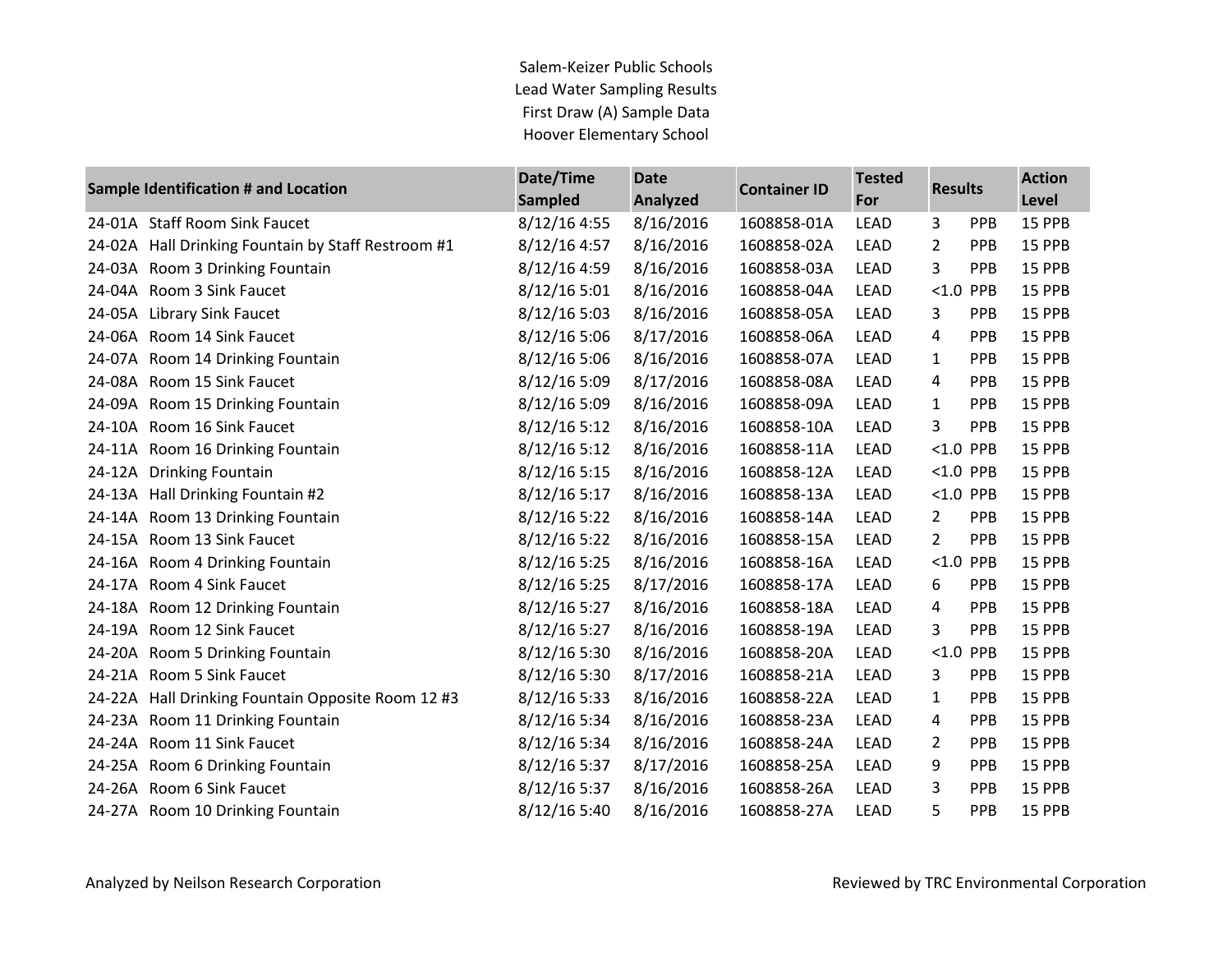Salem-Keizer Public Schools Lead Water Sampling Results First Draw (A) Sample Data Hoover Elementary School

| Sample Identification # and Location |                                    | Date/Time      | <b>Date</b>     | <b>Container ID</b> | <b>Tested</b> | <b>Results</b> |            | <b>Action</b> |
|--------------------------------------|------------------------------------|----------------|-----------------|---------------------|---------------|----------------|------------|---------------|
|                                      |                                    |                | <b>Analyzed</b> |                     | For           |                |            | Level         |
| 24-28A                               | Room 10 Sink Faucet                | 8/12/16 5:40   | 8/17/2016       | 1608858-28A         | <b>LEAD</b>   | 2              | PPB        | 15 PPB        |
| 24-29A                               | Room 7 Drinking Fountain           | 8/12/165:43    | 8/16/2016       | 1608858-29A         | <b>LEAD</b>   | 3              | PPB        | 15 PPB        |
| 24-30A                               | Room 7 Sink Faucet                 | 8/12/16 5:43   | 8/16/2016       | 1608858-30A         | <b>LEAD</b>   | 6              | <b>PPB</b> | 15 PPB        |
| 24-31A                               | <b>Hall Drinking Fountain</b>      | 8/12/16 5:50   | 8/16/2016       | 1608858-31A         | <b>LEAD</b>   | 5              | PPB        | 15 PPB        |
|                                      | 24-32A Room 8 Drinking Fountain    | 8/12/16 5:52   | 8/16/2016       | 1608858-32A         | LEAD          | 2              | PPB        | 15 PPB        |
| 24-33A                               | Room 8 Sink Faucet                 | 8/12/16 5:52   | 8/16/2016       | 1608858-33A         | <b>LEAD</b>   | $< 1.0$ PPB    |            | <b>15 PPB</b> |
| 24-34A                               | Room 9 Drinking Fountain           | 8/12/16 5:54   | 8/16/2016       | 1608858-34A         | <b>LEAD</b>   | 6              | PPB        | 15 PPB        |
|                                      | 24-35A Room 9 Sink Faucet          | 8/12/16 5:54   | 8/16/2016       | 1608858-35A         | LEAD          | 1              | PPB        | 15 PPB        |
| 24-36A                               | <b>Nurses Station Sink Faucet</b>  | 8/12/16 6:03   | 8/17/2016       | 1608858-36A         | <b>LEAD</b>   | 3              | <b>PPB</b> | <b>15 PPB</b> |
| 24-37A                               | Room 17 Sink Faucet                | 8/12/16 6:04   | 8/16/2016       | 1608858-37A         | <b>LEAD</b>   | 3              | PPB        | 15 PPB        |
|                                      | 24-38A Room 17 Drinking Fountain   | 8/12/16 6:04   | 8/16/2016       | 1608858-38A         | LEAD          | <1.0 PPB       |            | 15 PPB        |
| 24-39A                               | Room 18 Sink Faucet                | 8/12/16 6:07   | 8/17/2016       | 1608858-39A         | <b>LEAD</b>   | 2              | PPB        | 15 PPB        |
| 24-40A                               | Room 18 Drinking Fountain          | 8/12/16 6:07   | 8/16/2016       | 1608858-40A         | <b>LEAD</b>   | 2              | <b>PPB</b> | 15 PPB        |
| 24-41A                               | Room 2 Drinking Fountain           | 8/12/16 6:10   | 8/16/2016       | 1608858-41A         | <b>LEAD</b>   | 2              | PPB        | 15 PPB        |
| 24-42A                               | Room 2 Sink Faucet                 | 8/12/16 6:10   | 8/16/2016       | 1608858-42A         | LEAD          | 3              | PPB        | 15 PPB        |
| 24-43A                               | Room 19 Sink Faucet                | $8/12/16$ 6:13 | 8/16/2016       | 1608858-43A         | LEAD          | 6              | <b>PPB</b> | 15 PPB        |
| 24-44A                               | Room 19 Drinking Fountain          | 8/12/16 6:13   | 8/17/2016       | 1608858-44A         | <b>LEAD</b>   | $< 1.0$ PPB    |            | 15 PPB        |
|                                      | 24-45A Room 1 Drinking Fountain    | 8/12/16 6:16   | 8/16/2016       | 1608858-45A         | LEAD          | $\overline{2}$ | PPB        | 15 PPB        |
| 24-46A                               | Room 1 Sink Faucet                 | 8/12/16 6:16   | 8/16/2016       | 1608858-46A         | <b>LEAD</b>   | 9              | <b>PPB</b> | <b>15 PPB</b> |
| 24-47A                               | Hall Drinking Fountain #4          | 8/12/16 6:19   | 8/16/2016       | 1608858-47A         | <b>LEAD</b>   | 1              | <b>PPB</b> | 15 PPB        |
| 24-48A                               | Cafeteria Drinking Fountain        | 8/12/16 6:21   | 8/16/2016       | 1608858-48A         | <b>LEAD</b>   | <1.0 PPB       |            | 15 PPB        |
| 24-49A                               | Kitchen Double Sink Faucet         | 8/12/16 6:24   | 8/16/2016       | 1608858-49A         | LEAD          | $< 1.0$ PPB    |            | 15 PPB        |
| 24-50A                               | Kitchen Single Sink Faucet         | 8/12/16 6:24   | 8/16/2016       | 1608858-50A         | <b>LEAD</b>   | $< 1.0$ PPB    |            | 15 PPB        |
|                                      | 24-51A Gymnasium Drinking Fountain | 8/12/16 6:29   | 8/16/2016       | 1608858-51A         | LEAD          | <1.0 PPB       |            | 15 PPB        |
|                                      | 24-52A Music Room Sink Faucet      | 8/12/16 6:32   | 8/17/2016       | 1608858-52A         | <b>LEAD</b>   | 20             | PPB        | 15 PPB        |
|                                      | 24-53A Office Sink Faucet          | 8/12/16 6:42   | 8/16/2016       | 1608858-53A         | <b>LEAD</b>   | 2              | <b>PPB</b> | <b>15 PPB</b> |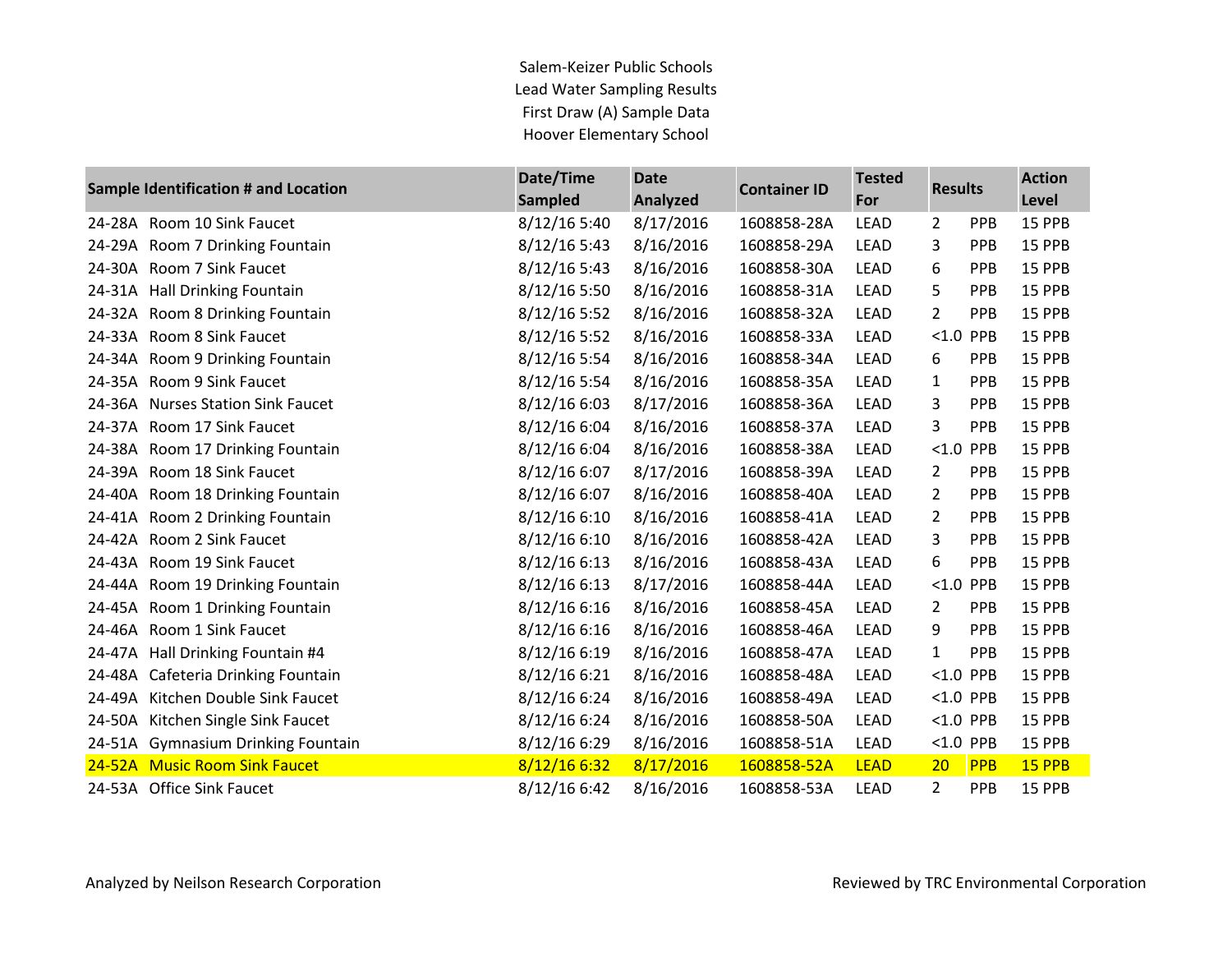Salem-Keizer Public Schools Lead Water Sampling Results First Draw (A) Sample Data Hoover Elementary School

| <b>Sample Identification # and Location</b>    | Date/Time<br><b>Sampled</b> | <b>Date</b><br>Analyzed | <b>Container ID</b> | <b>Tested</b><br>For | <b>Results</b> | <b>Action</b><br>Level |
|------------------------------------------------|-----------------------------|-------------------------|---------------------|----------------------|----------------|------------------------|
| EPA Action Level for Lead in Schools is 20 PPB |                             |                         |                     |                      |                |                        |

SKPS Action Level for Lead is 15 PPB

**Highlighted samples are at or exceed the Salem-Keizer Public Schools (SKPS) Action Level**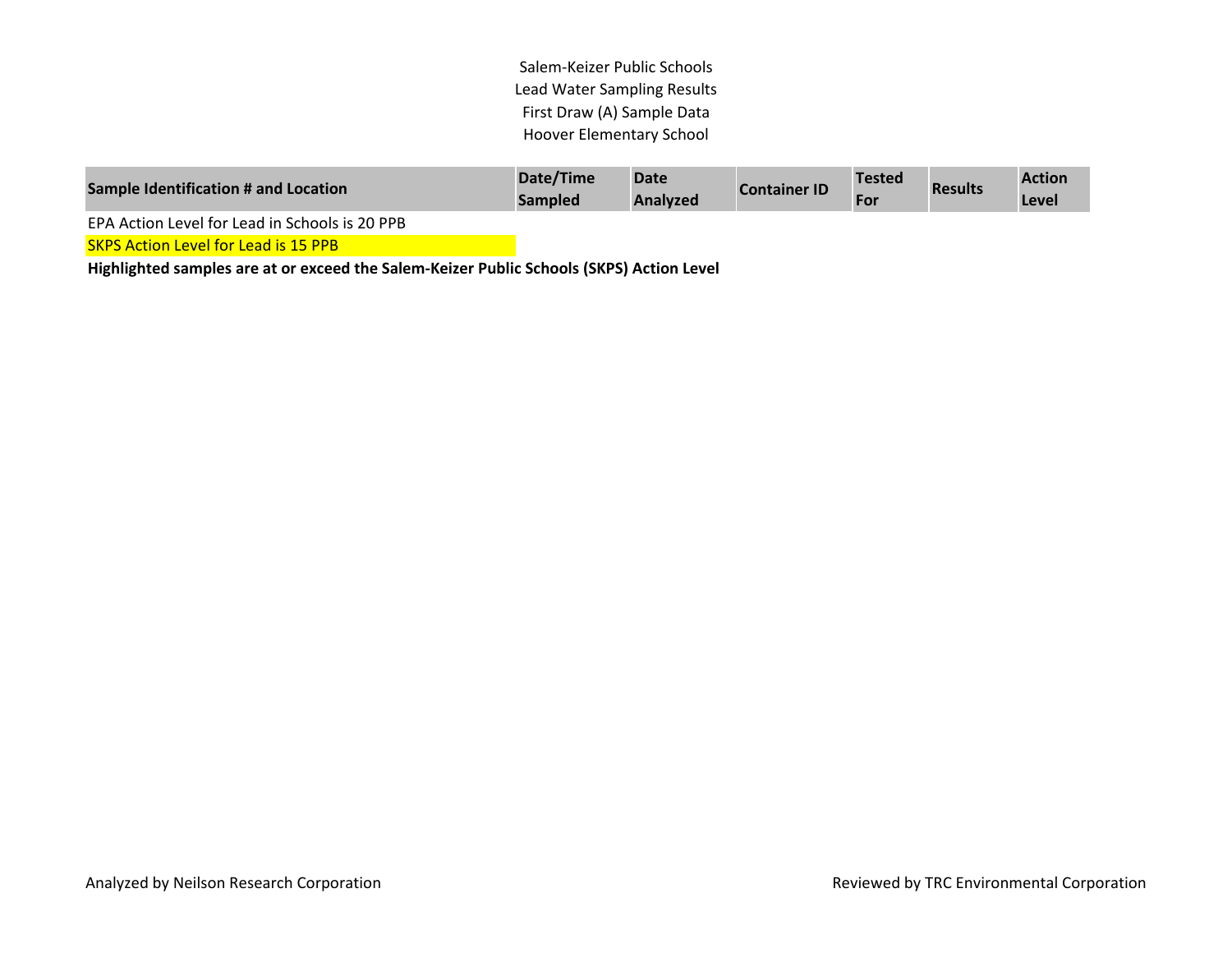Salem-Keizer Public Schools Lead Water Sampling Results Flushed (B) Sample Data Hoover Elementary School

| <b>Sample Identification # and Location</b>                                              | Date/Time<br><b>Collected</b> | <b>Date</b><br>Analyzed | <b>Container ID</b> | <b>Tested</b><br>For | <b>Result</b> | <b>Action</b><br><b>Level</b> |
|------------------------------------------------------------------------------------------|-------------------------------|-------------------------|---------------------|----------------------|---------------|-------------------------------|
| 24-52B Music Room Sink Faucet                                                            | 8/12/16 6:33 AM               | 9/2/2016                | 1608859-52A         | LEAD                 | 2 PPB         | 15 PPB                        |
|                                                                                          |                               |                         |                     |                      |               |                               |
| EPA Action Level for Lead in Schools is 20 PPB                                           |                               |                         |                     |                      |               |                               |
| <b>SKPS Action Level for Lead is 15 PPB</b>                                              |                               |                         |                     |                      |               |                               |
| Highlighted samples are at or exceed the Salem-Keizer Public Schools (SKPS) Action Level |                               |                         |                     |                      |               |                               |